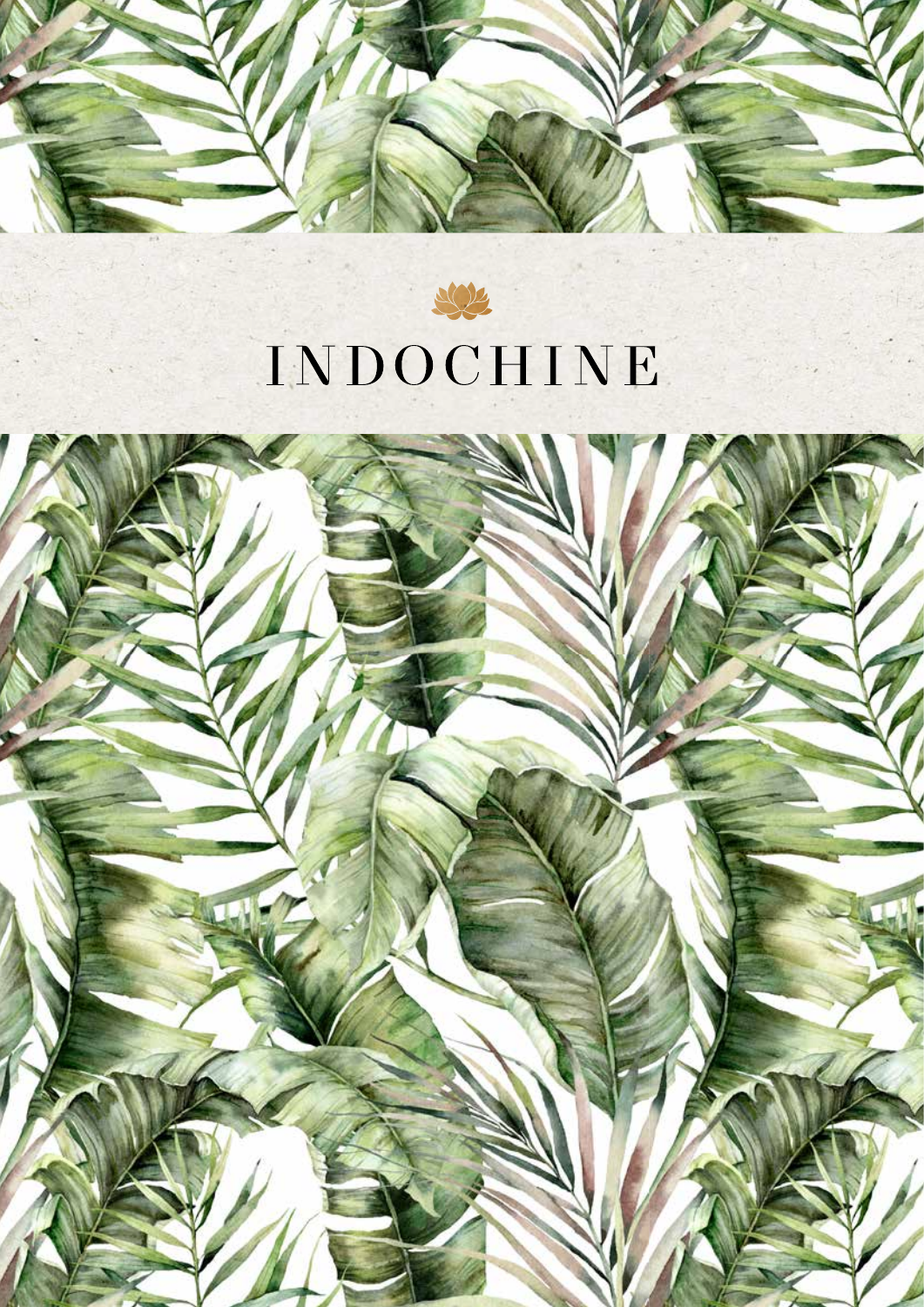VIRGIN COCKTAILS | £7.5

#### BELLE DE JOUR

Raspberries, white grapes, lavender syrup, passion fruit cordial

LOLA

Fresh lemon juice, lime peel, ginger root, basil, soda

#### FAIR LADY

Honey marmalade, apricot marmalade, lemongrass syrup, fresh lemon juice, egg white

BIRDSEYE

Fresh grapefruit juice, papaya syrup, ginger root, chilli pepper, fresh lemon juice

### **SNACKING**

BANH KHOAI TAY CHIEN **V** £4

savoury sweet potato coconut fritters

CANH GA CO MON £7 caramelised chicken wings, honey, coriander

> NEM LUI HUE £7 lemongrass pork skewers

> > CHAO TOM £9 sugar cane shrimps

Vietnamese cuisine heritage and tradition alongside French influence.

### Chuc an ngon (bon appétit).

# COCKTAILS | £14

#### INDOCHINE MARTINI

Grey Goose Poire vodka, ginger syrup, Cambusier liqueur de framboise, fresh lemon juice, passion fruit cordial

#### LYCHEE SAKETINI

Sake junmai-shu, lychee liqueur, Cambusier liqueur de citron de Menton

#### PERFUME RIVER

Bombay Sapphire gin, St-Germain elderflower liqueur, ginger syrup, lime cordial, rimmed with celery salt

LA POSTE

Bacardi Superior white rum, plum wine, yuzu liqueur, fresh lime juice

#### BARDOT

Bulldog gin, lemongrass syrup, Cambusier liqueur de framboise, fresh lime juice, prosecco

#### MADAME PHAM

Chopin vodka, rose syrup, shochu, fresh lemon juice, passion fruit cordial, peach purée, orange juice

#### THE SECOND EMPIRE

Don Julio silver tequila, fresh ginger, chilli pepper, fresh lime juice, basil leaf

#### PENNY LEE

Captain Morgan spiced rum, Malibu coconut liqueur, Montenegro Italian bitter, fresh lime juice, passion fruit cordial

#### LULU MAY

Mezcal, chilli-infused grapefruit juice, fresh lime juice, ginger beer

#### THE REX

Nikka Japanese whisky, Martini Rosso vermouth, Cambusier liqueur de framboise, Harveys Bristol Cream sherry

*Vegetarian*

*MSC Cruises strives to protect the oceans by reducing plastic use. Join us to preserve the planet for future generations and request a biodegradable straw.*

*If you have any allergy or sensitivity to specific foods, please notify our staff before ordering.* Certain foods may have been frozen. These foods are defrosted using the most scrupulous procedures that do not alter the organoleptic qualities of the products.<br>Guests under legal drinking age respective of the country are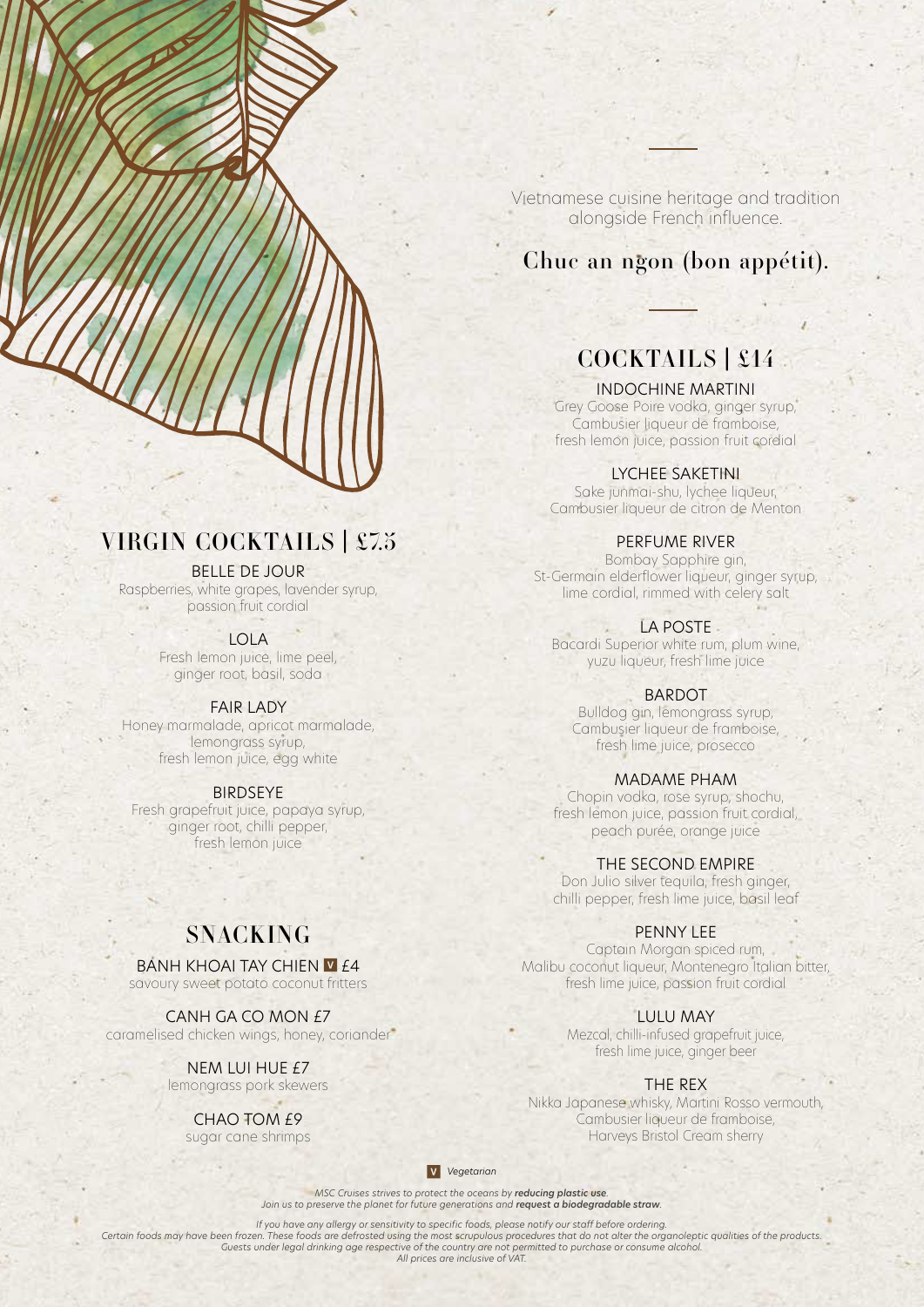# DINING EXPERIENCE £54

If you have purchased the Dining Experience package, it includes two rice paper hand rolls to start with, one dish from Soup, Salad & Appetizers section, one dish from Noodles, Meat & Fish including one side of your choice and one Dessert up to a maximum of 3 dishes in total. You may replace a dish from the Dining Experience menu with one from the à la carte menu for 50% of the listed price. You can also order any additional dish at full price.

# NOODLES, MEAT & FISH

NOODLES V thin udon, tofu, vegetables, spiced tomato onion relish

BEEF BO BUN rice noodles, marinated beef, carrot, daikon, fresh herbs, peanuts

CRISPY CARAMELISED PORK BELLY duck leg, potatoes, garlic chive, egg, sweet soy

LEMONGRASS BLACK COD PAPILLOTE shimeji mushrooms, baby bok choy, ginger dashi

# SIDES

(one of your choice)

#### STEAMED JASMINE RICE

SEASONAL VEGETABLES wok sautéed with basil, garlic, chilli and fish sauce

> MELTED EGGPLANT scallion oil, yuzu soy cham

> > GARLIC SPINACH

BEAN SPROUTS sautéed in garlic, sesame oil and served with chive tips

# **DESSERTS**

VIETNAMESE CUSTARD

CHE BAO MAU

pandan jellies, red kidney beans, mung beans, coconut cream, shaved ice

*Vegetarian*

*If you have any allergy or sensitivity to specific foods, please notify our staff before ordering.*

\* Public health advisory: Consuming raw or undercooked meats (poultry, beef, lamb, pork, etc.), seafood, shellfish or eggs may increase your risk of foodborne illness,<br>especially if you have certain medical conditions.

Certain foods may have been frozen. These foods are defrosted using the most scrupulous procedures that do not alter the organoleptic qualities of the products.<br>Guests under legal drinking age respective of the country are

# RICE PAPER HAND ROLLS TO START WITH

#### **VEGETABLE SPRING ROLLS V**

smoked chilli bean curd, taro, carrot, mushrooms, glass noodles, water chestnut, Vietnamese herbs

GOI CUON - FRESH VIETNAMESE ROLLS

pork tenderloin, poached tiger prawn, vermicelli, Vietnamese herbs

#### DIPPING SAUCES:

peanut, nuoc cham, hoisin

# SOUP, SALAD & APPETIZERS

#### PAPAYA SALAD

long beans, tomatoes, peanuts, garlic, fish sauce, lime, palm sugar, chilli without fish sauce **v** 

#### SNAPPER CARPACCIO\*

pomelo, ginger dressing, pickled radish, crispy garlic, scallion oil

#### CRISPY SQUID

wild rocket, spicy salsa rosa & barbecued lime

#### INDOCHINE SPICY TOM YAM SOUP

lemongrass, kaffir lime, galangal base soup (vegetarian or chicken or seafood)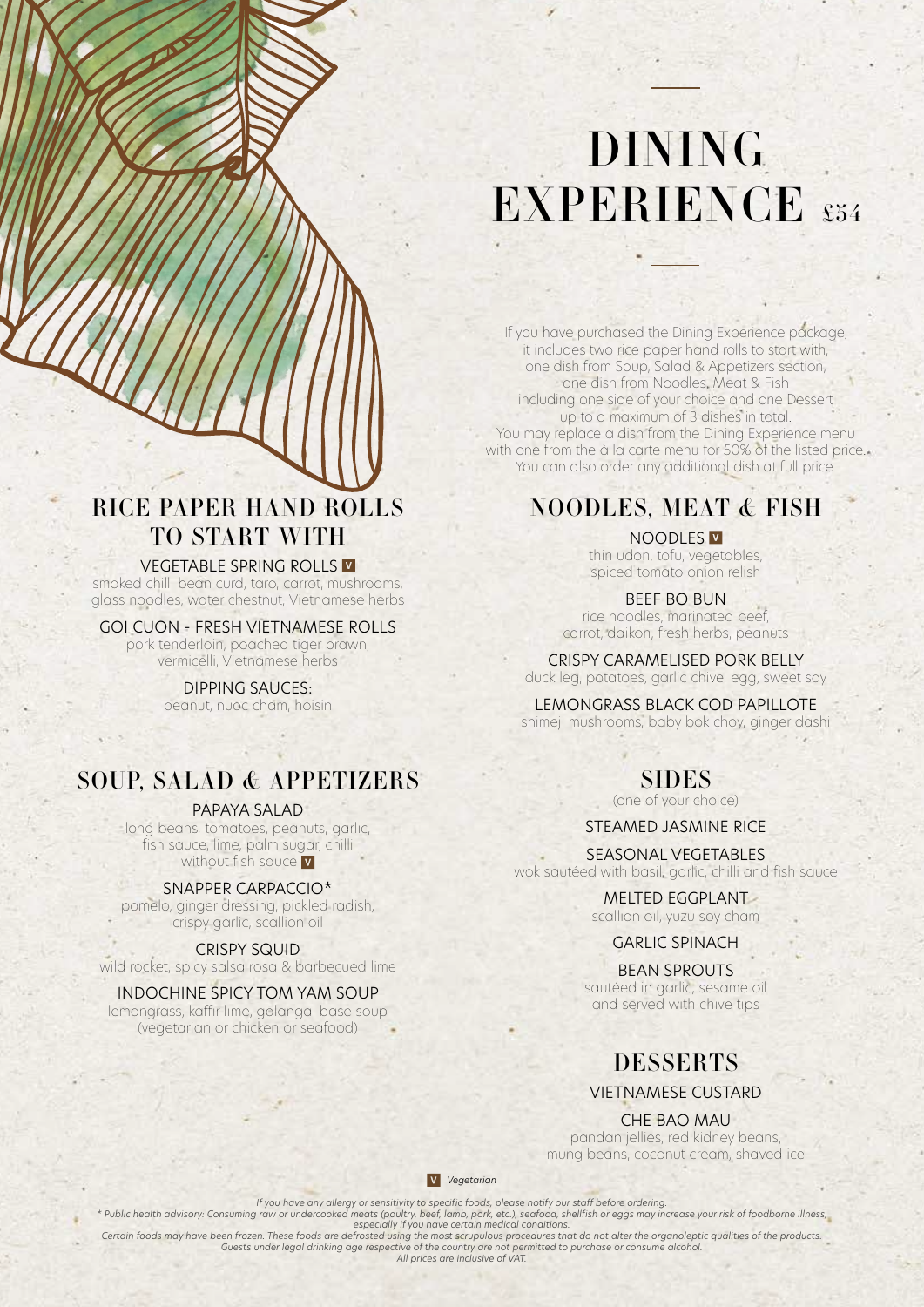# MENU

## SALADS & APPETIZERS

GREEN PAPAYA | £13 long beans, tomatoes, peanuts, garlic, fish sauce, lime, palm sugar, chilli without fish sauce **V** 

SHRIMP AND POMELO | £13 red onion, crispy shallots, orange miso soy dressing

SPICY BEEF\* | £16 basil, mint, shallots, roasted rice powder, spicy tamarind dressing

SNAPPER CARPACCIO\* | £16 pomelo, ginger dressing, pickled radish, crispy garlic, scallion oil

WAGYU BEEF TARTARE\* | £27 chilli lime dressing, cucumber, Vietnamese herbs, crispy shallots, lotus root crisps

ROASTED GARLIC ESCARGOTS (6 PCS) | £13

CRUNCHY SHRIMP CAKE | £13 Vietnamese greens, spicy gochujang mayo

CRISPY SQUID | £13  $\sim$   $\sim$ wild rocket, spicy salsa rosa, barbecued lime

# RICE PAPER HAND ROLLS Enjoy the sharing spirit

CAH GIO - FRIED IMPERIAL ROLLS | by pc £7

shrimp, chicken, carrot, mushrooms, glass noodles, water chestnut, Vietnamese herbs

FRIED VEGETABLE SPRING ROLLS **V** by pc £4

smoked chilli bean curd, taro, carrot, mushrooms, glass noodles, water chestnut, Vietnamese herbs

GOI CUON - FRESH VIETNAMESE ROLLS | by pc £7

pork tenderloin, poached tiger prawn, vermicelli, Vietnamese herbs

FRESH VEGETABLE SUMMER ROLLS **II** by pc £4

vermicelli noodles, crispy yuba, butter lettuce, carrot, cabbage, avocado, cucumber, Vietnamese herbs

#### DIPPING SAUCES

peanut, nuoc cham, hoisin

*Vegetarian*

If you have any allergy or sensitivity to specific foods, please notify our staff before ordering.<br>Public health advisory: Consuming raw or undercooked meats (poultry, beef, lamb, pork, etc.), seafood, shellfish or eggs ma *Certain foods may have been frozen. These foods are defrosted using the most scrupulous procedures that do not alter the organoleptic qualities of the products.*

*Guests under legal drinking age respective of the country are not permitted to purchase or consume alcohol. All prices are inclusive of VAT.*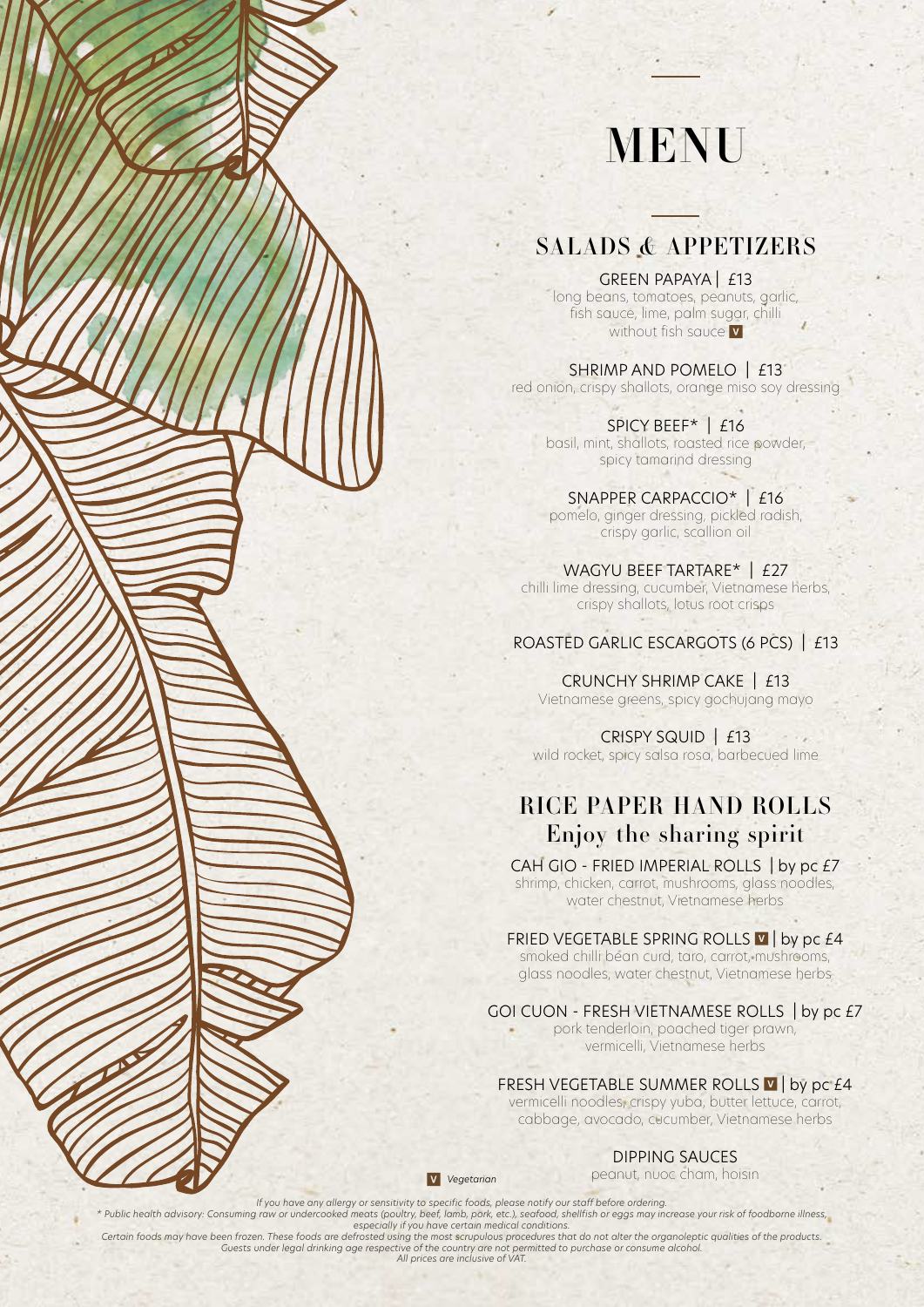# MENU

# MAIN | MEAT & SEAFOOD

BO KHO | £24 Vietnamese beef stew served with baguette

BLACK ANGUS ENTRECOTE (10 OZ)\* | £33 black garlic glaze, Vietnamese chimichurri, Koji beurre blanc

CRISPY CARAMELISED PORK BELLY | £27 duck confit hash, garlic chive, poached egg, sweet soy

> CRISPY WHOLE RED SNAPPER | £42 mango salad, roasted cashews

SOLE MEUNIÈRE | £42 turmeric, dill, cashew nuts, scallion, coconut fennel velouté

LEMONGRASS BLACK COD PAPILOTTE | £27 shimeji mushroom, baby bok choy, ginger dashi

TYPHOON SHELTER LOBSTER\* | £49 spicy e-fu noodles with flat chive, shallots and scallions, XO sauce

## DESSERT

SOUFFLÉ GRAND MARNIER | £10 please allow 15 minutes

#### VIETNAMESE CUSTARD | £7

CHE BAO MAU | £7 pandan jellies, red kidney beans, mung beans, coconut cream, shaved ice

> ROASTED PINEAPPLE | £9 coconut ice cream

*If you have any allergy or sensitivity to specific foods, please notify our staff before ordering. \* Public health advisory: Consuming raw or undercooked meats (poultry, beef, lamb, pork, etc.), seafood, shellfish or eggs may increase your risk of foodborne illness, especially if you have certain medical conditions.* Certain foods may have been frozen. These foods are defrosted using the most<br>scrupulous procedures that do not alter the organoleptic qualities of the products.<br>Guests under legal drinking age respective of the country are *to purchase or consume alcohol. All prices are inclusive of VAT.*

MSC F&B 0021UK - ENG

## SOUPS, NOODLES & RICE

INDOCHINE SPICY TOM YAM SOUP | £13 lemongrass, kaffir lime, galangal base soup (chicken or seafood)

INDOCHINE SPICY TOM YAM SOUP  $|I|$  £11 lemongrass, kaffir lime, galangal base soup

PHO BO | £17 rice noodles, beef or chicken (spicy or not spicy)

#### TEMPLE NOODLE V | £13

yi mian egg noodles, tofu, vegetables, spiced tomato onion relish

BEEF BO BUN | £17

rice noodles, marinated beef, carrot, daikon, fresh herbs, peanuts

#### INDOCHINE FRIED RICE  $|142\rangle$

three char siu lamb chops, egg, oyster sauce, sweet soy, gai lan, scallion, mint, crispy garlic

## SIDES

STEAMED JASMINE RICE | £5

SEASONAL VEGETABLES | £5 wok sautéed with basil, garlic, chilli and fish sauce

MELTED EGGPLANT | £5 scallion oil, yuzu soy cham

GARLIC SPINACH | £5

BEAN SPROUTS | £5 sautéed in garlic, sesame oil and served with chive tips

*Vegetarian*